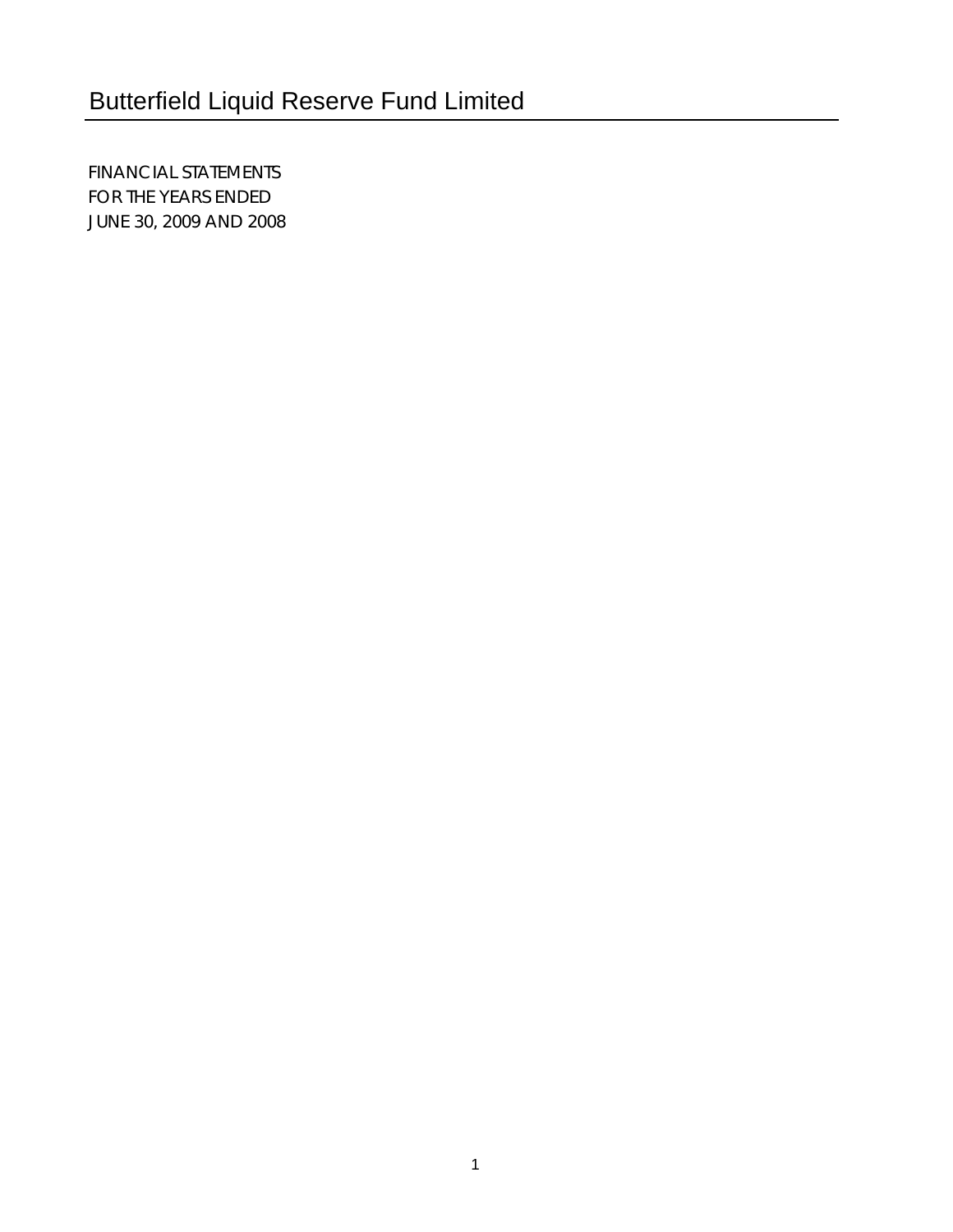## **To the Shareholders:**

We present the Annual Report of the Fund for the twelve months ended June 30, 2009. The net asset value per share of the Fund, after expenses and fees, decreased from \$13.3222 to \$10.1592 on June 10, 2009 and the Net Asset Value (NAV) of the Fund was suspended with effect from June 17, 2009. A dividend payment of \$2.71 per share was declared on June 30, 2009 and the non-tradable NAV of the Fund on June 30, 2009 was \$7.5721 per share ex dividend (equivalent to \$10.2821 before deducting dividend).

On a total return basis after fees, the Fund return was -22.82% for the twelve months ended June 30, 2009. The net asset value of the Fund stood at \$27.98 million at June 30, 2009.

### **Fund Review**

The Fund encountered continued difficulties in the credit markets over the financial year as the floating rate note (FRN) sector continued to perform poorly owing to a lack of demand and market illiquidity. The bulk of the poor performance was experienced in the fourth quarter of 2008 and first quarter of 2009 as principal paydowns slowed and discounted values fell. Credit quality was less of an issue since the Fund's average credit quality was maintained well within S&P limits. The Federal Reserve acted decisively over the year to reduce the Fed Funds rate from 2.00% to 0%- 0.25% range and introduced a number of other measures as it was clear that the US economy was deteriorating. The action taken by the Federal Reserve and other Central Banks to lower short-term interest rates has not helped the FRN sector and the supply of these securities had increased substantially prior to the disruption in the credit markets.

The bond sub-sectors which suffered from particularly poor mark to market prices during the year were Commercial Mortgage-Backed Securities (CMBS) FRNs and also middle market loan Asset-Backed Securities (ABS) issues. Expected later timing of principal pay-downs in some issues led to a decrease in market prices. Although the credit markets improved dramatically over the past three months, floating rate issue credit spreads remain wide and at a substantial discount to the fixed coupon equivalent issues. Liquidity in this market continues to be poor. The Fed Funds rate remains effectively at zero and 3 month LIBOR coupon resets will be low well into 2010 until the US economy begins to show more robust signs of recovery.

The US Treasury and Federal Reserve continue to work on a variety of government sponsored programs to improve credit market and lending conditions. The US housing sector remains weak and has not yet bottomed which is a necessary condition for a lasting economic recovery. US Treasury bond yields have risen from their 'flight to quality' levels in December. The Fund sold its largest position, an issue for Liberty Lighthouse prior to its scheduled maturity in June 2009. This action was taken in the interest of all shareholders to avoid the prospect of any further downgrade risk and to substantially improve Fund liquidity owing to further shareholder redemptions.

We continued to manage the Fund employing a conservative but balanced credit strategy, but owing to continuing illiquidity of the FRN market and to treat all shareholders equally with respect to recovery potential, the Directors of the Fund decided to suspend the NAV with effect from June 17, 2009. A letter was sent to all shareholders dated June 12, 2009 explaining the reasons for this action. The letter, together with Questions & Answers (Q&A) was also posted on the Bank website. A dividend of \$2.71 per share has been paid to all shareholders at June 30, 2009. S&P was requested to withdraw their rating of the Fund from June 30, 2009 so that expenses could be kept to a minimum whilst principal pay-downs and interest coupons are received in the Fund.

Shorter maturity US Treasury yields declined the most as the 2 year US Treasury yield declined 151 basis points from 2.62% to 1.11% and the 5 year Treasury yield decreased 77 basis points from 3.33% to 2.56%. The Fund saw further net redemptions over the year and this was a challenging period but Fund trading continued unaffected. The Fund strategy was to maintain recovery potential and a balanced exposure but to meet liquidity needs for net redemptions. The Fund contains all FRN securities with no fixed coupon exposure.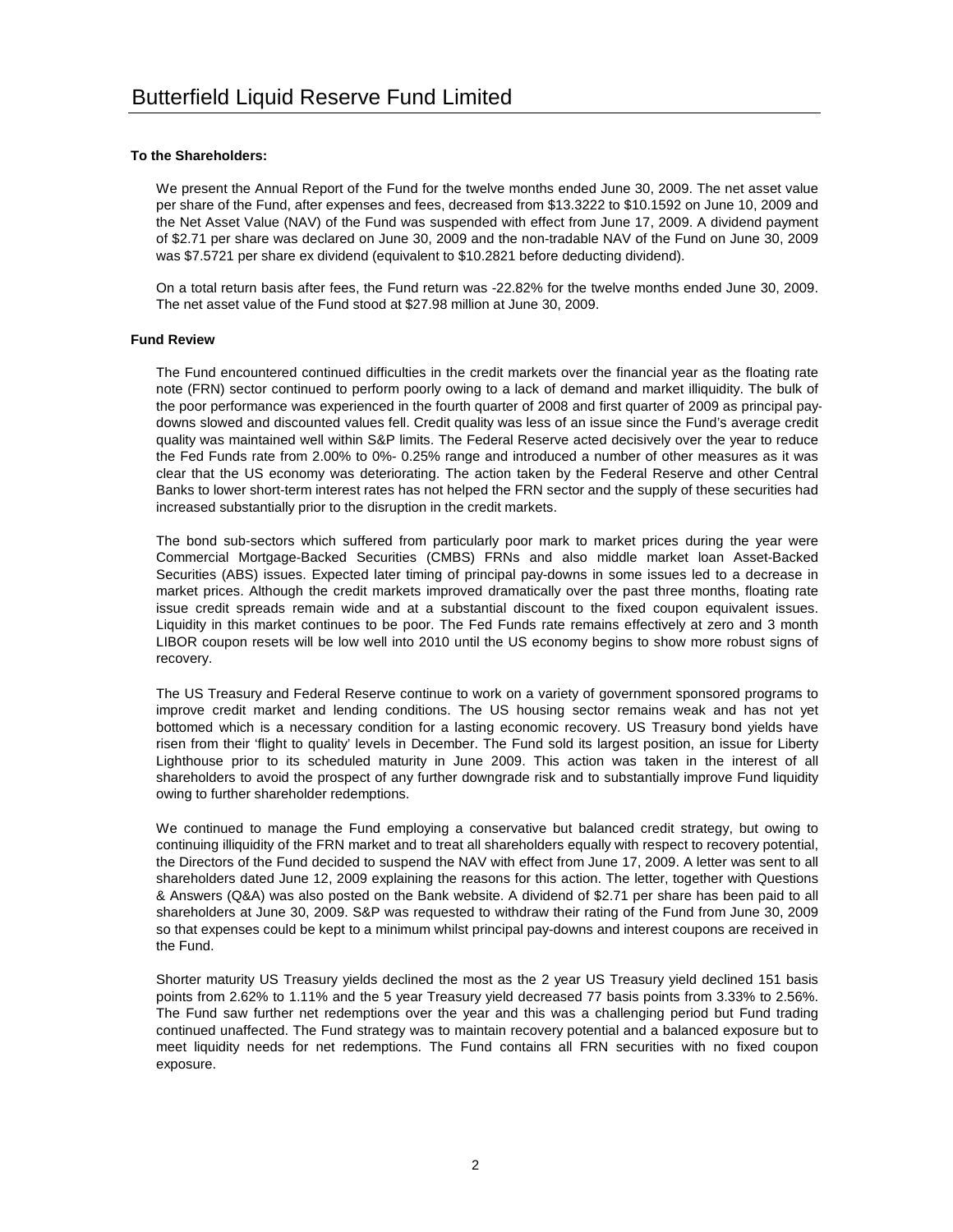## **Fund Outlook & Strategy**

The Federal Reserve continues to hold the Fed Funds rate at effectively zero and we expect it to remain so well into 2010. The US economy should see positive growth in 2010 but the recovery is likely to be protracted and uneven. We believe the Federal Reserve will keep rates low for some time and inflation will not be a concern in the near term. The US housing sector has not yet bottomed but we should see this over the months ahead. Unemployment is set to rise above 10% and the US consumer remains under pressure as shown by the rising US savings rate and business spending has been curtailed.

The Fund NAV remains suspended but interest payments and principal pay-downs continue to be received by the Fund. We are seeking to maximize recovery potential by keeping expenses low and it is expected that further dividends will be paid depending on funds received. The market remains challenging, but provided credit conditions continue to improve this should be reflected in market prices of the securities. Our strategy remains to maximize the potential recovery of the Fund and we continue to consider a broad range of alternative buyers for these securities at attractive prices.

John Weale Chairman Butterfield Liquid Reserve Fund Limited

October 7, 2009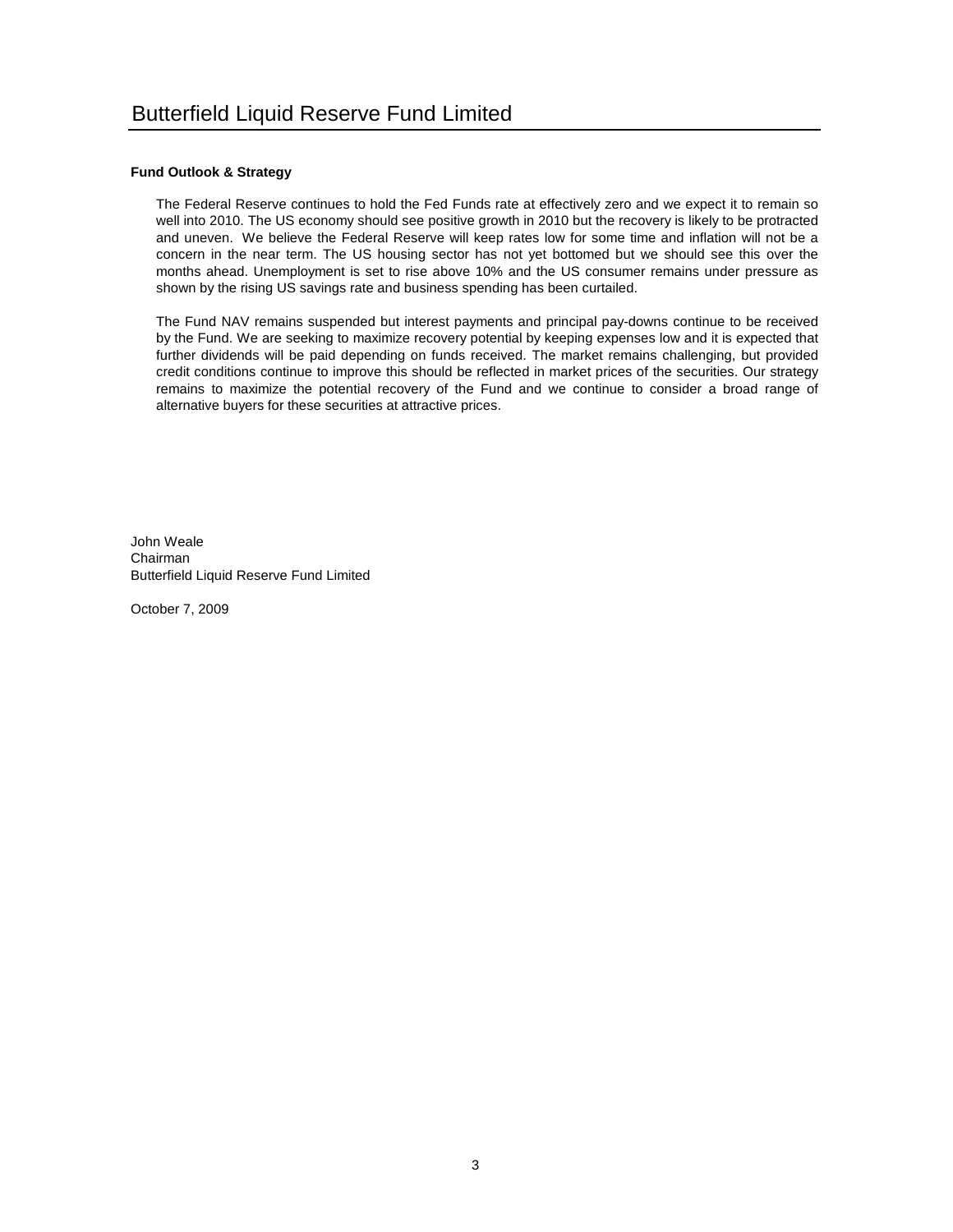## **AUDITORS' REPORT TO THE SHAREHOLDERS**

We have audited the accompanying statements of net assets of Butterfield Liquid Reserve Fund Limited ("the Fund"), including the statements of portfolio investments, as at June 30, 2009 and 2008, and the statements of operations and changes in net assets for the years then ended. These financial statements are the responsibility of the Fund's management. Our resposibility is to express an opinion on these financial statements based on our audits.

We conducted our audits in accordance with auditing standards generally accepted in Canada and Bermuda. Those standards require that we plan and perform an audit to obtain reasonable assurance whether the financial statements are free of material misstatement. An audit includes examining, on a test basis, evidence supporting the amounts and disclosures in the financial statements. An audit also includes assessing the accounting principles used and significant estimates made by management, as well as evaluating the overall financial statement presentation.

In our opinion, these financial statements present fairly, in all material respects, the financial position of the Fund as at June 30, 2009 and 2008, and the results of its operations and the changes in its net assets for the years then ended, in accordance with accounting principles generally accepted in Canada and Bermuda.

Deloitte + Touche

**DELOITTE & TOUCHE** Chartered Accountants Hamilton, Bermuda

October 7, 2009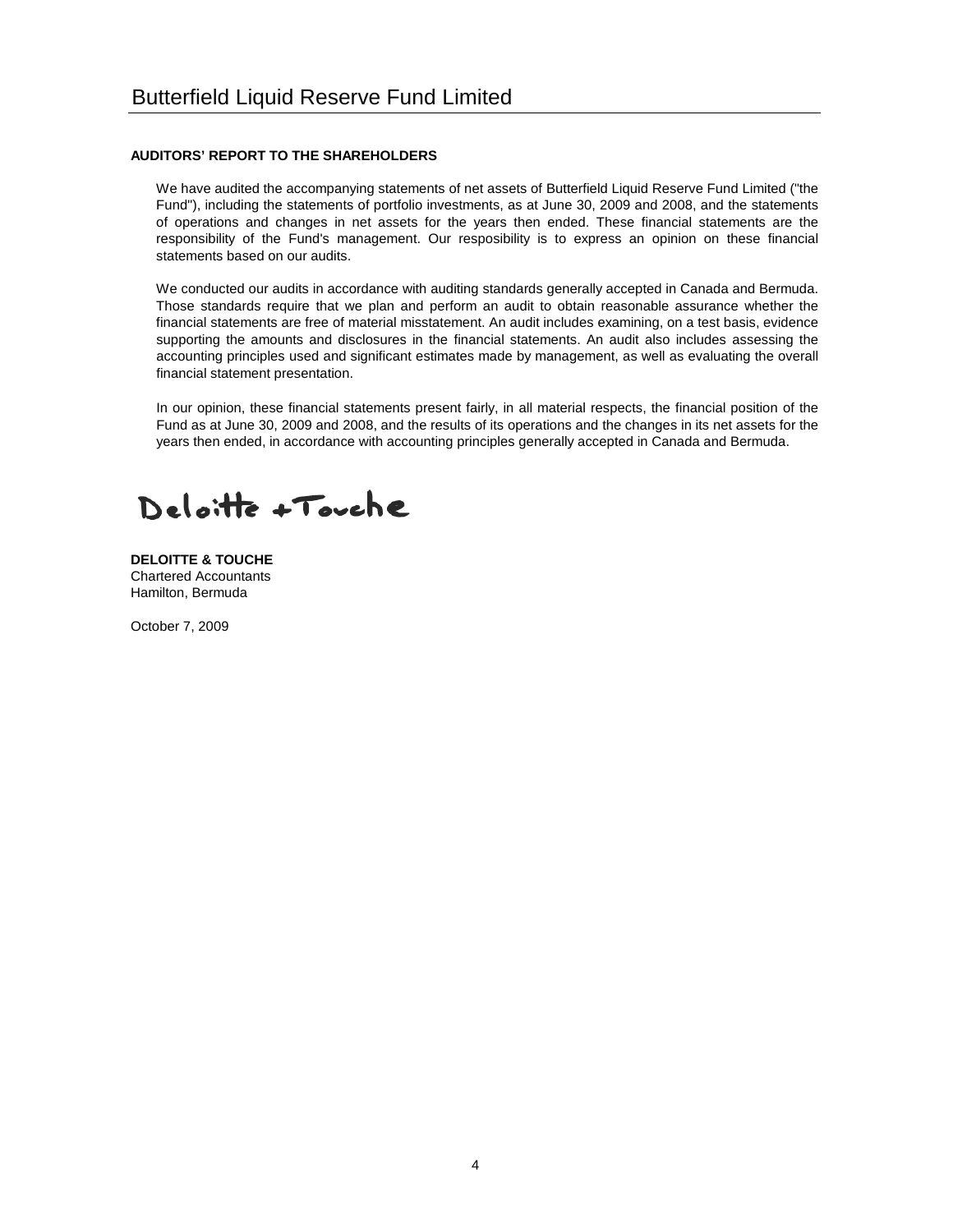## **DIRECTORS**

John Weale Barry Hanson Sheila Brown Curtis Dickinson Dawn Griffiths (Appointed on November 19, 2008) Ian Coulman (Resigned on July 20, 2009)

## **INVESTMENT ADVISOR**

Butterfield Asset Management Limited P.O. Box HM 195 Hamilton HM AX Bermuda

## **CUSTODIAN**

Butterfield Trust (Bermuda) Limited P.O. Box HM 195 Hamilton HM AX Bermuda

## **REGISTRAR, TRANSFER AGENT AND ADMINISTRATOR**

Butterfield Fulcrum Group (Bermuda) Limited P.O. Box HM 195 Hamilton HM AX Bermuda

## **AUDITORS**

Deloitte & Touche P.O. Box HM 1556 Hamilton HM FX Bermuda

## **AUDIT COMMITTEE**

John Weale Barry Hanson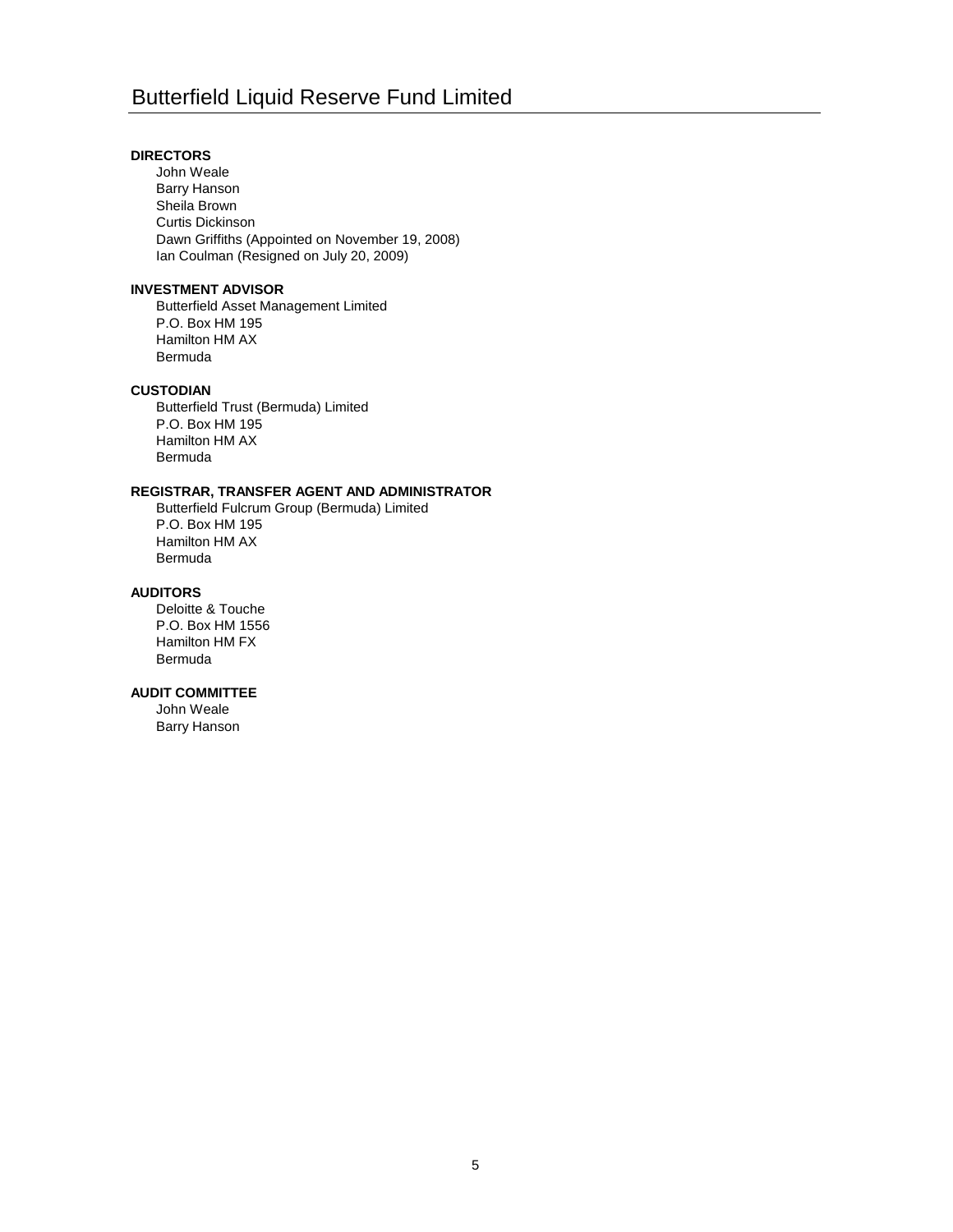## **STATEMENTS OF NET ASSETS As at June 30, 2009 and 2008 (Expressed in US Dollars)**

| <b>ASSETS</b><br>Investments, at current value                                                                                              | 2009                                               | 2008                                                |
|---------------------------------------------------------------------------------------------------------------------------------------------|----------------------------------------------------|-----------------------------------------------------|
| (Cost 2009 - \$50,195,755; 2008 - \$116,528,869)<br>Accrued interest and other receivables<br>Cash and cash equivalents<br>Prepaid expenses | \$<br>27,564,349<br>37,737<br>10,459,619<br>19,698 | \$<br>102,418,162<br>274,116<br>1,553,962<br>13,322 |
|                                                                                                                                             | 38,081,403                                         | 104,259,562                                         |
| LIABILITIES                                                                                                                                 |                                                    |                                                     |
| Dividends payable                                                                                                                           | 10,014,729                                         |                                                     |
| Accrued expenses                                                                                                                            | 72,208                                             | 213,127                                             |
|                                                                                                                                             | 10,086,937                                         | 213,127                                             |
| Organisational shares                                                                                                                       | 27,994,466<br>12,000                               | 104,046,435<br>12,000                               |
| <b>FUND NET ASSETS</b>                                                                                                                      | \$<br>27,982,466                                   | \$<br>104,034,435                                   |
| Number of common shares in issue                                                                                                            | 3,695,472                                          | 7,809,116                                           |
| <b>NET ASSET VALUE PER COMMON SHARE</b>                                                                                                     | \$<br>7.5721                                       | \$<br>13.3222                                       |
|                                                                                                                                             |                                                    |                                                     |

Signed on Behalf of the Board

DIRECTOR DIRECTOR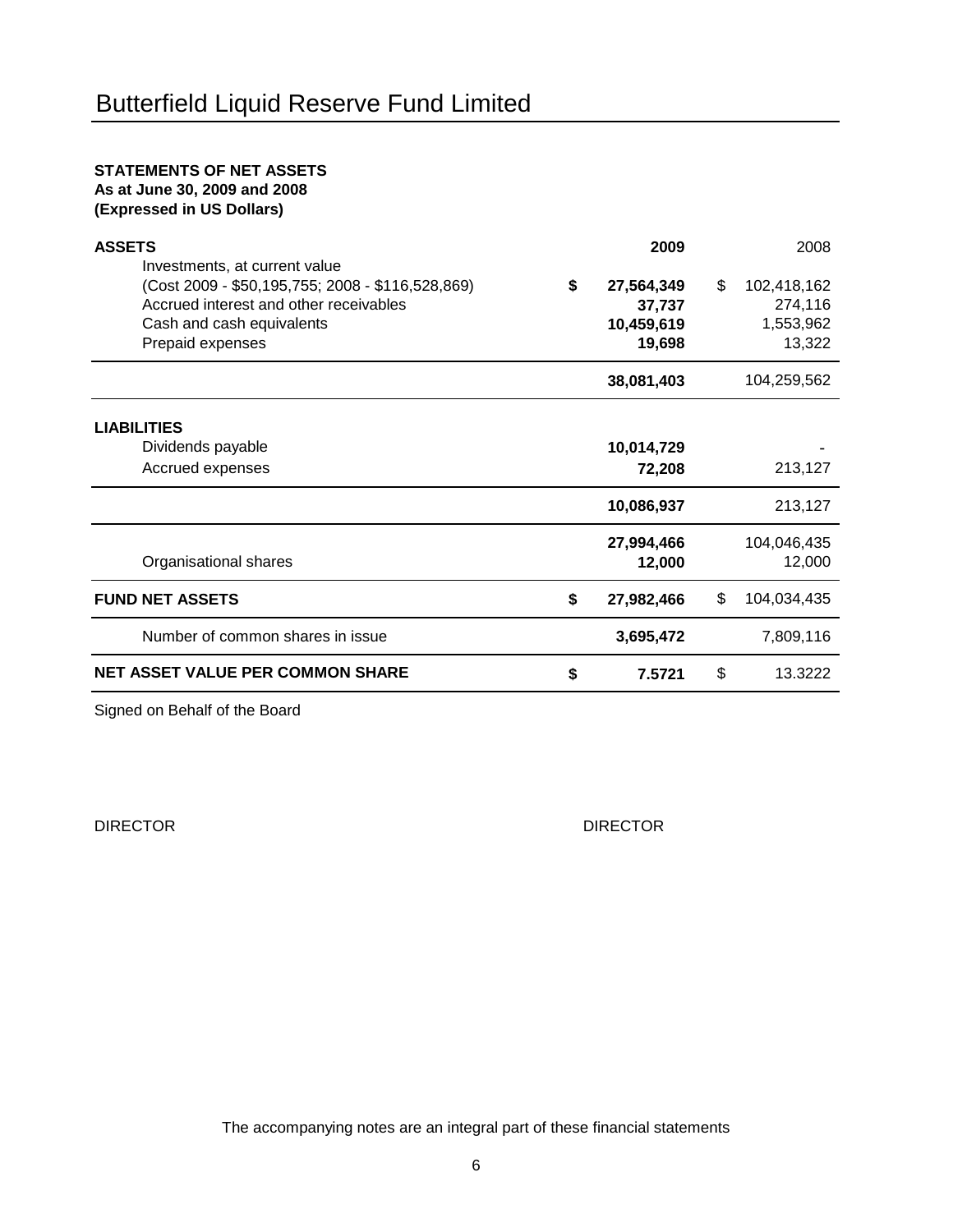# **STATEMENTS OF PORTFOLIO INVESTMENTS**

**As at June 30, 2009 and 2008 (Expressed in US Dollars)**

|                                                                                        |                | 2009                  |                              |                   |         | 2008                |           |
|----------------------------------------------------------------------------------------|----------------|-----------------------|------------------------------|-------------------|---------|---------------------|-----------|
| <b>Investment</b>                                                                      | <b>Nominal</b> | <b>Current</b>        | $%$ of                       | Nominal           | Current |                     | $%$ of    |
|                                                                                        |                |                       | <b>Value Portfolio</b>       |                   |         | Value               | Portfolio |
|                                                                                        |                |                       |                              |                   |         |                     |           |
| <b>Corporate Bonds</b>                                                                 |                |                       |                              |                   |         |                     |           |
| Aleutian Investments 20/5/14                                                           | 1,666,667      | 1,250,000<br>\$       | 4.53%                        | 2,000,000         | \$      | 1,500,000           | 1.46%     |
| CIT Group 3.87% 3/11/08                                                                |                |                       |                              | 4,000,000         |         | 3,912,572           | 3.82%     |
| International Lease Finance 4.55% 15/10/09                                             |                |                       |                              | 3,000,000         |         | 2,914,860           | 2.85%     |
| Liberty Lighthouse US Cap 2/6/09                                                       |                |                       |                              | 20,000,000        |         | 19,584,880          | 19.09%    |
| Meridian Funding 22/9/08                                                               |                |                       |                              | 1,666,667         |         | 1,483,333           | 1.45%     |
| Merrill Lynch 5/6/12                                                                   |                |                       |                              | 5,000,000         |         | 4,435,900           | 4.33%     |
| Monument Global 3.9% 15/6/09                                                           |                |                       |                              | 2,000,000         |         | 1,974,434           | 1.93%     |
| Nationwide Life Global 14/12/10                                                        | 3,000,000      | 2,882,064             | 10.47%                       | 3,000,000         |         | 2,987,328           | 2.92%     |
| Pacific Life Global 22/6/11                                                            |                |                       |                              | 5,000,000         |         | 4,995,050           | 4.89%     |
|                                                                                        |                | 4,132,064             | 15.00%                       |                   |         | 43,788,357          | 42.74%    |
|                                                                                        |                |                       |                              |                   |         |                     |           |
| <b>Mortgage Backed Securities</b><br>ACE 2003-NC1 M2 25/8/33                           |                |                       |                              | 3,538,776         |         | 2,902,355           | 2.83%     |
| Asset Backed Funding Cert 25/12/33                                                     | 2,086,786      | 537,445               |                              | 5,678,433         |         | 4,690,918           | 4.58%     |
|                                                                                        |                |                       | 1.95%                        |                   |         |                     | 9.24%     |
| Bank of America BALL 2005 15/3/22                                                      | 10,000,000     | 6,356,100             |                              | 23.06% 10,000,000 |         | 9,461,690           |           |
| Granite Mortgage 20/1/44                                                               | 3,225,198      | 997,357               | 3.62%                        | 3,605,880         |         | 3,514,543           | 3.43%     |
| Interstar Millennium Trust A2 20/1/36                                                  |                |                       | $\qquad \qquad \blacksquare$ | 2,858,326         |         | 2,772,205           | 2.71%     |
| Interstar Millennium Trust B1 20/1/36                                                  |                |                       |                              | 2,161,752         |         | 1,667,186           | 1.63%     |
| Residential Mtg Sec M1B 11/12/36                                                       | 2,546,000      | 1,700,193             | 6.17%                        | 3,020,000         |         | 2,326,306           | 2.27%     |
| Residential Mtg Sec M2B 11/12/36                                                       | 638,500        | 403,392               | 1.46%                        | 756,500           |         | 570,492             | 0.56%     |
| Terwin Mortgage Trust 25/11/33                                                         | 1,477,430      | 583,600               | 2.12%                        | 2,288,038         |         | 1,440,856           | 1.41%     |
| Wachovia WBCMT 2007 15/6/20                                                            | 5,000,000      | 1,850,000             | 6.71%                        | 5,000,000         |         | 4,200,000           | 4.10%     |
|                                                                                        |                | 12,428,087            | 45.09%                       |                   |         | 33,546,551          | 32.76%    |
|                                                                                        |                |                       |                              |                   |         |                     |           |
| <b>Asset Backed Securities</b><br>ACAS Business Loan Trust 16/8/19                     | 8,021,175      |                       | 7.27%                        |                   |         | 6,622,198           | 6.47%     |
|                                                                                        |                | 2,005,295             |                              | 8,049,836         |         |                     |           |
| C-Bass CBO XII 15/12/34                                                                |                |                       |                              | 5,979,179         |         | 2,690,631           | 2.63%     |
| Capital Source 2006 - 1A 22/8/16                                                       | 4,615,543      | 2,538,548             | 9.21%                        | 4,615,543         |         | 4,327,210           | 4.23%     |
| Capital Source 2007 - 1A B 20/3/17                                                     | 2,882,654      | 1,814,865             | 6.58%                        | 3,260,613         |         | 2,808,840           | 2.74%     |
| Cendant Rental Car Funding 20/3/12                                                     | 5,000,000      |                       |                              | 5,000,000         |         | 4,234,375           | 4.13%     |
| Hertz Vehicle Financing 25/11/11                                                       |                | 4,645,490             | 16.85%                       | 5,000,000         |         | 4,400,000           | 4.30%     |
|                                                                                        |                | 11,004,198            | 39.91%                       |                   |         | 25,083,254          | 24.50%    |
| TOTAL INVESTMENTS AT CURRENT VALUE<br>(Cost 2009 - \$50,195,755; 2008 - \$116,528,869) |                | $$27,564,349$ 100.00% |                              |                   | \$.     | 102,418,162 100.00% |           |
|                                                                                        |                |                       |                              |                   |         |                     |           |

The Butterfield Liquid Reserve Fund portfolio includes \$10 million nominal original face of Novastar ABS CDO FRN 8/2/47, which has been fully written down to zero value. The Fund is currently not accruing interest for this security.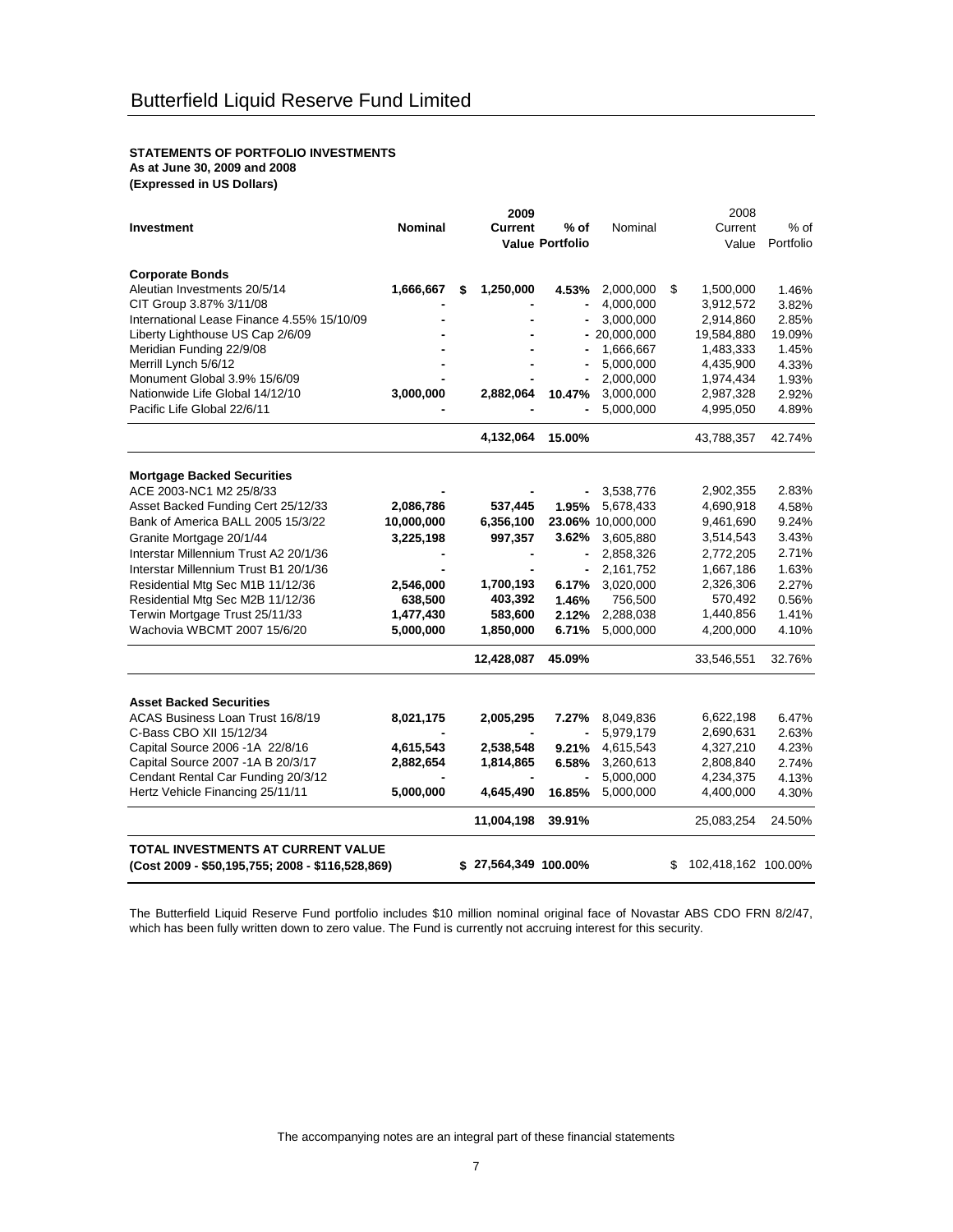## **STATEMENTS OF OPERATIONS For the years ended June 30, 2009 and 2008 (Expressed in US Dollars)**

| <b>INVESTMENT INCOME</b>                                              | 2009                 | 2008                 |
|-----------------------------------------------------------------------|----------------------|----------------------|
| Interest                                                              | \$<br>2,128,761      | \$<br>18,035,701     |
| <b>EXPENSES</b>                                                       |                      |                      |
| Management fee                                                        | 211,973              | 1,088,610            |
| Accounting fee                                                        | 65,000               | 74,397               |
| Registrar & transfer agent fee                                        | 53,589               | 146,622              |
| Interest                                                              | 35,433               | 290,919              |
| Audit fee                                                             | 23,268               | 38,322               |
| Directors' fee                                                        | 22,500               | 16,096               |
| Advertising                                                           | 21,023               | 21,119               |
| Custodian fee                                                         | 19,406               | 96,060               |
| Insurance                                                             | 19,033               | 16,610               |
| Miscellaneous                                                         | 15,355               | 5,815                |
| Secretarial fee                                                       | 14,338               | 29,029               |
| Government fee                                                        | 13,918               | 14,128               |
| Communication                                                         | 7,200                | 7,220                |
|                                                                       | 522,036              | 1,844,947            |
| <b>NET INVESTMENT INCOME</b>                                          | 1,606,725            | 16,190,754           |
| NET REALISED AND UNREALISED LOSS ON INVESTMENTS                       |                      |                      |
| Net realised loss on investments                                      | (11, 353, 341)       | (45, 532, 351)       |
| Net change in unrealised loss on investments                          | (8,520,699)          | (13,863,755)         |
| <b>NET LOSS ON INVESTMENTS</b>                                        | (19, 874, 040)       | (59, 396, 106)       |
| <b>NET DECREASE IN NET ASSETS</b><br><b>RESULTING FROM OPERATIONS</b> | \$<br>(18, 267, 315) | \$<br>(43, 205, 352) |

The accompanying notes are an integral part of these financial statements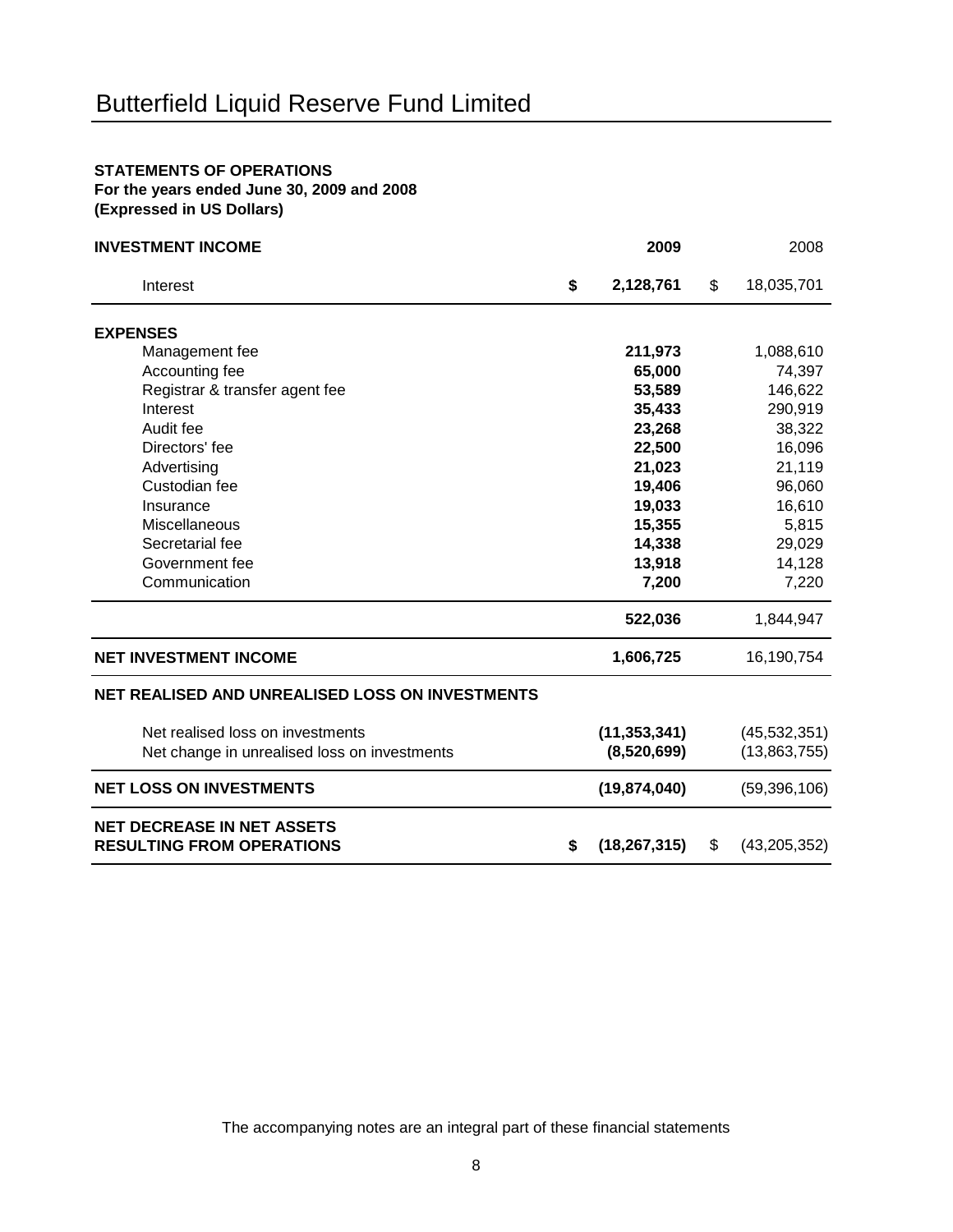# **STATEMENTS OF CHANGES IN NET ASSETS For the years ended June 30, 2009 and 2008**

**(Expressed in US Dollars)**

|                                                                                                             | 2009                      |    | 2008                          |
|-------------------------------------------------------------------------------------------------------------|---------------------------|----|-------------------------------|
| <b>NET DECREASE IN NET ASSETS</b><br><b>RESULTING FROM OPERATIONS</b>                                       | \$<br>(18, 267, 315)      | \$ | (43, 205, 352)                |
| <b>DISTRIBUTIONS TO INVESTORS</b><br>Dividends paid and payable                                             | (10,014,729)              |    |                               |
| <b>CAPITAL STOCK TRANSACTIONS</b><br>Proceeds on the issue of shares<br>Payment on the redemption of shares | 4,120,108<br>(51,890,033) |    | 58,077,174<br>(443, 415, 059) |
| Net capital stock transactions                                                                              | (47, 769, 925)            |    | (385,337,885)                 |
| NET DECREASE IN NET ASSETS FOR THE YEAR                                                                     | (76,051,969)              |    | (428, 543, 237)               |
| <b>NET ASSETS - BEGINNING OF YEAR</b>                                                                       | 104,034,435               |    | 532,577,672                   |
| <b>NET ASSETS - END OF YEAR</b>                                                                             | \$<br>27,982,466          | S  | 104,034,435                   |

The accompanying notes are an integral part of these financial statements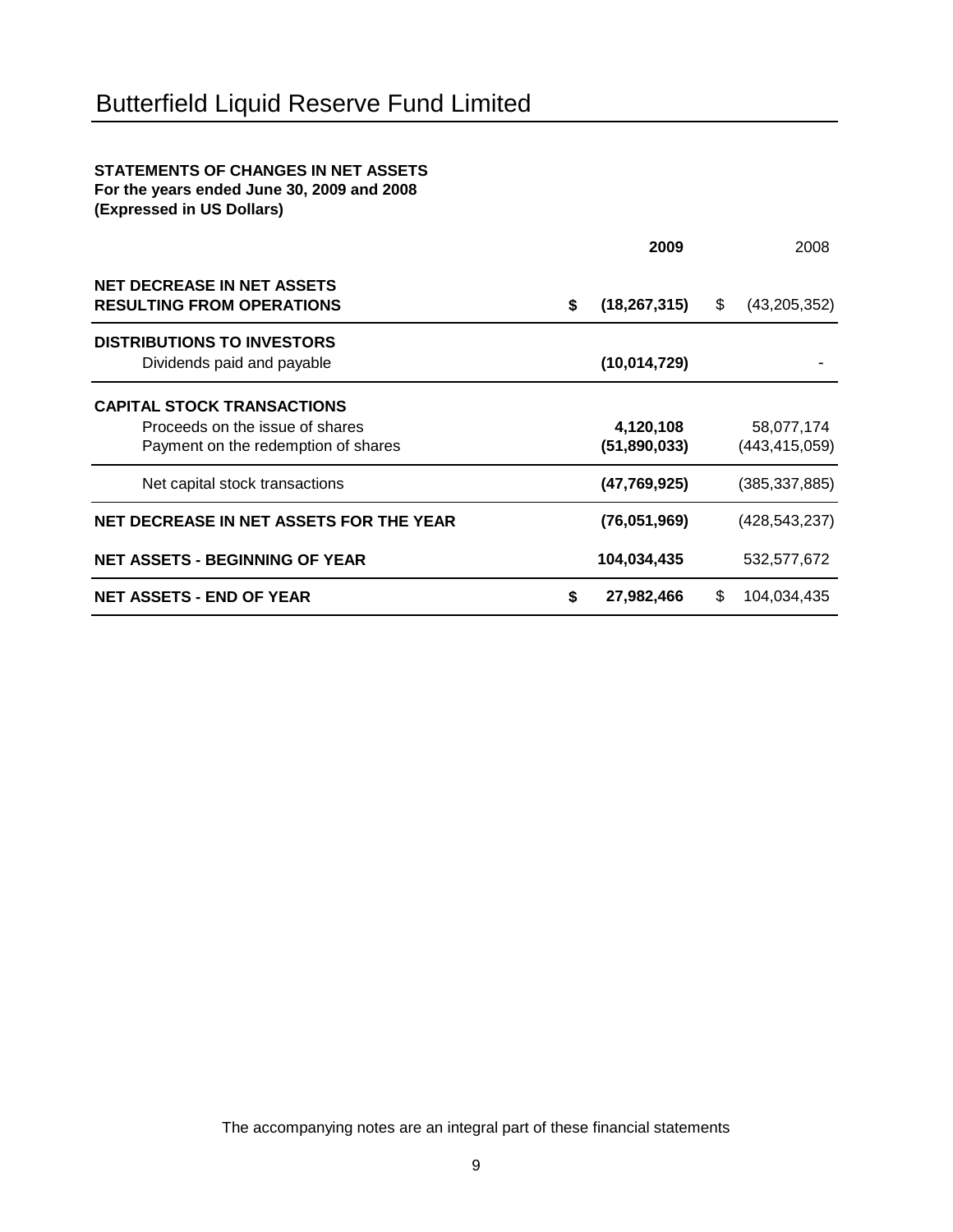#### **1. ABOUT THE FUND**

Butterfield Liquid Reserve Fund Limited (the "Fund"), is an open-ended investment company which was incorporated under the laws of Bermuda on April 19, 1995.

The Fund commenced operations on April 28, 1995. Butterfield Trust (Bermuda) Limited, acts as Custodian. Butterfield Asset Management Limited acts as Investment Advisor. Butterfield Fulcrum Group (Bermuda) Limited acts as Registrar and Transfer Agent and as Accountants for the Fund. Butterfield Trust (Bermuda) Limited and Butterfield Asset Management Limited are wholly owned subsidiaries of The Bank of N.T. Butterfield & Son Limited (the "Bank"), and the Bank also holds a significant interest in Butterfield Fulcrum Group (Bermuda) Limited.

The investment objective of the Fund is to seek as high an overall rate of return as possible while endeavouring to maintain liquidity and limited price volatility. To achieve this objective, the Fund invests in US dollar denominated short dated fixed and floating rate debt securities.

On June 17, 2009, the Directors of the Fund decided to suspend the calculation of the net asset value of the Fund. Share subscriptions and redemptions from the Fund were also suspended.

## **2. SUMMARY OF SIGNIFICANT ACCOUNTING POLICIES**

The financial statements have been prepared in accordance with accounting principles generally accepted in Canada and Bermuda. The preparation of financial statements in accordance with generally accepted accounting principles requires management to make estimates and assumptions that affect the reported amount of assets and liabilities and disclosure of contingent assets and liabilities at the date of the financial statements and the reported amounts of revenues and expenses during the period. Actual results could differ from those estimates. The following is a summary of significant accounting policies followed by the Fund.

#### **a) Valuation of Investments**

Over the counter securities are valued on the basis of the mean between the current bid and ask prices on that date. Securities which are not listed on a national securities exchange or reported on other national markets, but which are traded among broker-dealers and other institutional investors in over-the-counter markets are recorded at fair value using current market quotations provided by such broker-dealers and, where available, external pricing sources. The Fund's investments at June 30, 2009 are generally illiquid, and not actively traded, resulting in less reliable market quotations. The net change during the year between these amounts and cost is shown as unrealized gain (loss) on investments.

The requirements of the CICA Handbook Section 3855, Financial Instruments – Recognition and Measurement ("CICA 3855"), became effective for fiscal years beginning on or after October 1, 2006. CICA 3855 prescribes specific guidance for establishing fair values under GAAP, including the use of bid prices for long positions and ask prices for short positions for investments quoted in active markets. Where active markets do not exist, fair values are established using a fair valuation technique. Prior to the adoption of CICA 3855, fair values were based on last traded or closing prices or based on management's best estimate where market quotations were not reliable or available.

CICA 3855 also requires that transaction costs (such as brokerage commissions) incurred on portfolio transactions be recognized immediately in net income and presented as a separate expense item in the financial statements. Prior to the adoption of CICA 3855, transaction costs were included in the average cost of investments or as a reduction in the proceeds on the disposition of investments. Transaction costs were recognized immediately in net assets and results of operations, but were not presented as a separate line item.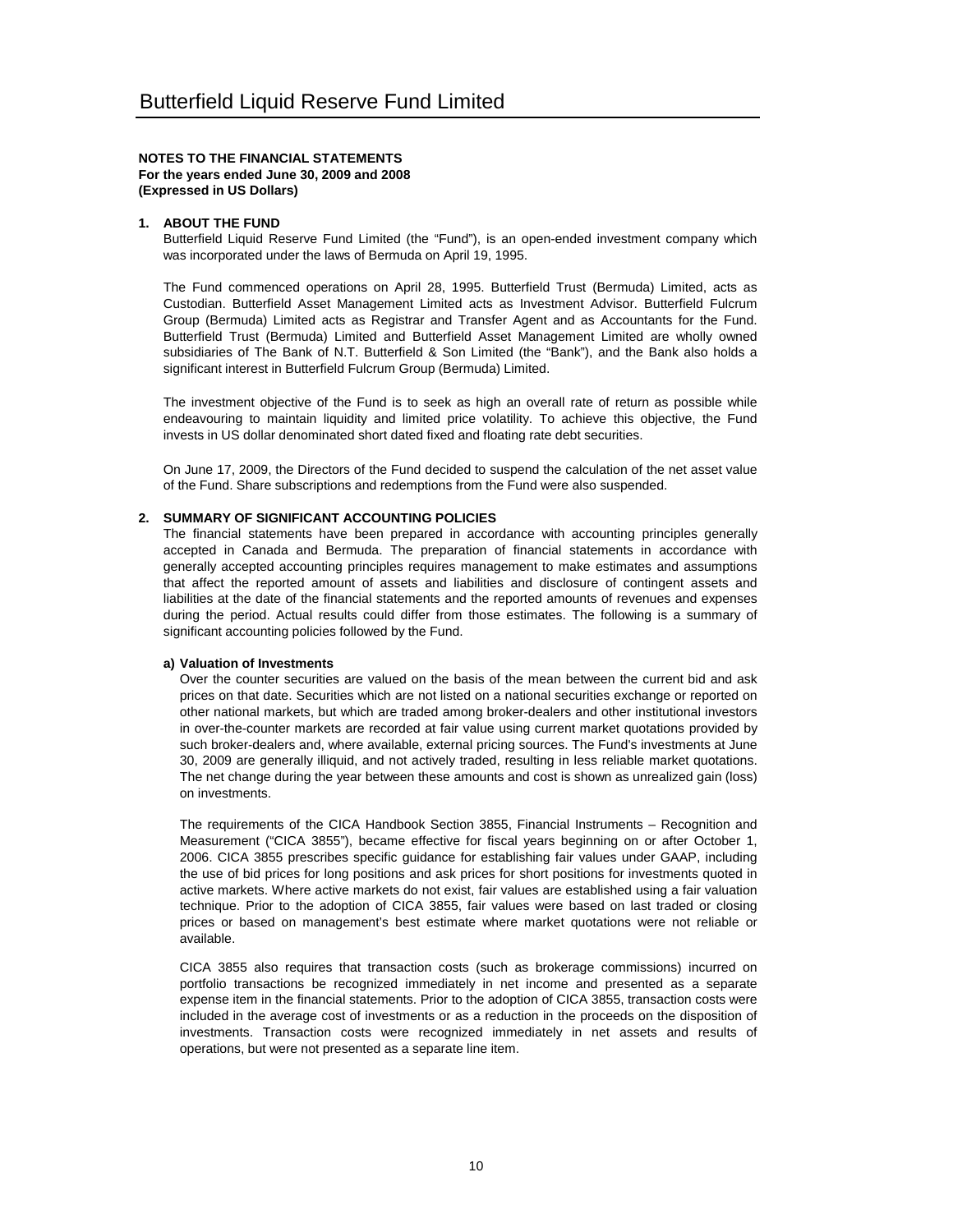## **2. SUMMARY OF SIGNIFICANT ACCOUNTING POLICIES (CONT'D)**

#### **a) Valuation of Investments (Cont'd)**

Had the Fund used the bid prices for long positions, as prescribed by CICA 3855, the current value of investments and fund net assets would have decreased by \$384,554 (2008 \$108,550) and the net asset value per common share would have decreased by \$0.1041 (2008 \$0.0139).

#### **b) Investment Transactions and Income Recognition**

Investment transactions are accounted for on the trade date. Gains or losses arising from the sale of investments are determined using the average cost basis. Income from investments is recorded on the accrual basis. Interest income is recorded as earned and dividend income is recorded on the ex-dividend date.

#### **c) Cash and Cash Equivalents**

Cash equivalents are comprised primarily of shares in the Butterfield Money Market Fund Limited, an affiliated money market fund, denominated in US\$ shares. Shares may be redeemed on a same day notice. The value of the holding at June 30, 2009 was \$10,459,619 (2008 - \$1,553,962).

#### **d) Financial Assets and Liabilities**

In addition to the estimated fair values of investments as disclosed in the statements of portfolio investments, the estimated fair value of the Fund's other financial instruments, including cash and cash equivalents, accrued dividends receivable, due to broker, dividends payable and accrued expenses approximate their carrying value.

### **e) Adoption of New Accounting Standards**

CICA Handbook Institute of Chartered Accountants ("CICA") issued CICA Handbook Section 1535, Capital Disclosure, effective for interim and annual financial statements relating to fiscal years beginning on or after October 1, 2007. The main objective of this new standard is to disclose information about a legal entity's capital and how it is managed. The adoption of this standard did not have an impact on the Fund's results.

The CICA issued CICA Handbook Section 3862, Financial Instruments - Disclosures, and Section 3863, Financial Instruments - Presentation effective for financial statements relating to fiscal years beginning on or after October 1, 2007. These standards provide comprehensive disclosure and presentation requirements for financial instruments and have been adopted by the fund for the current fiscal year.

#### **3. RISK MANAGEMENT**

The Funds' overall risk management approach includes formal guidelines to govern the extent of exposure to various types of risk. The Investment Advisor also has various internal controls to oversee the Funds' investment activities, including monitoring compliance with the investment objective and strategies, internal guidelines and securities regulations.

#### **Credit Risk**

Credit risk is the risk that a counterparty to a financial instrument will fail to discharge an obligation or commitment that it has entered into with the Fund. The value of such securities on the Statement of Portfolio Investments includes consideration of the creditworthiness of the issuer, and, accordingly represents the maximum credit risk exposure of the Fund.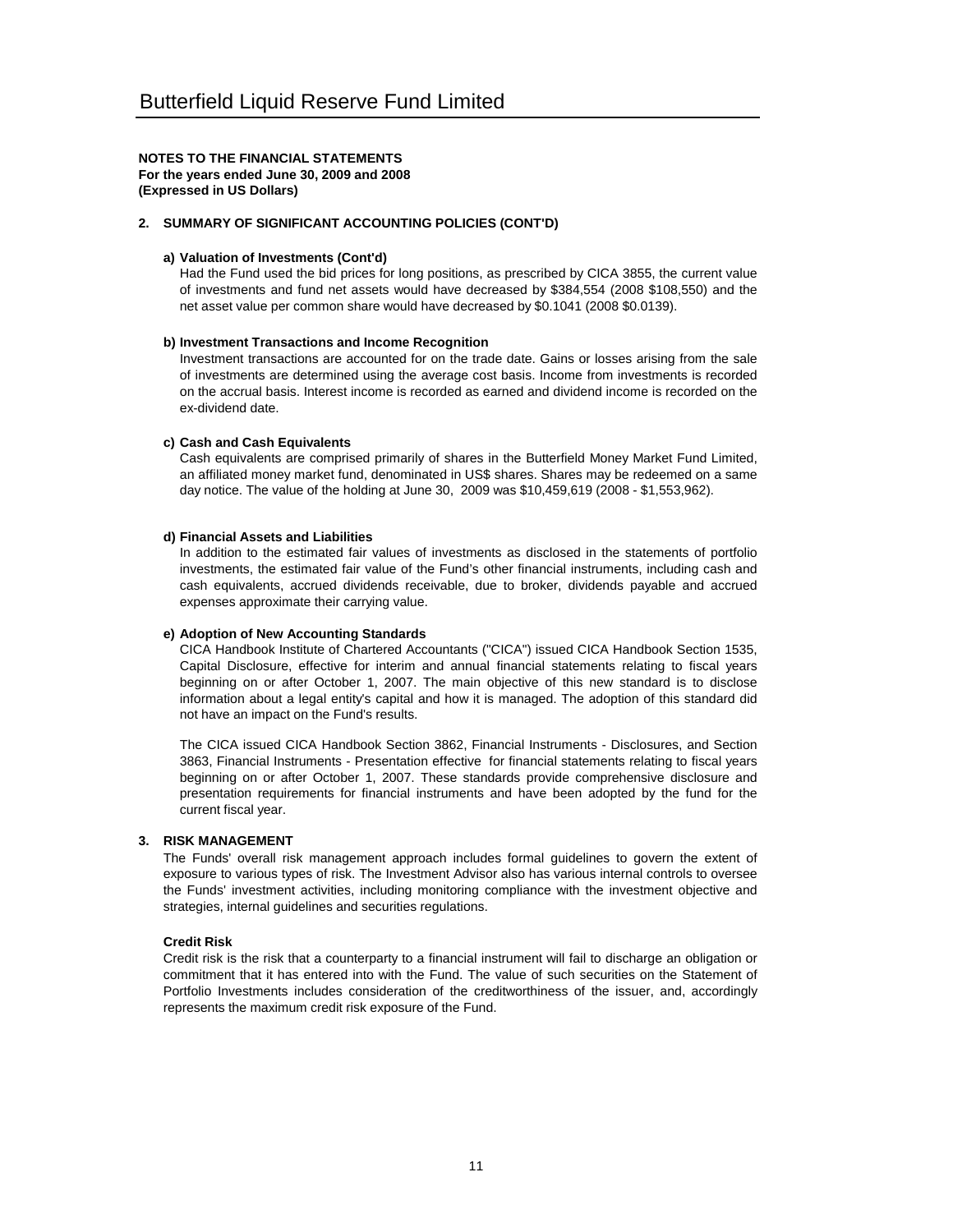## **3. RISK MANAGEMENT (CONT'D)**

#### **Currency Risk**

Currency risk is the risk that the value of an investment will fluctuate due to changes in foreign exchange rates. When the Fund enters into transactions which are denominated in currencies other than the Funds' reporting currency the Investment Advisor attempts to mitigate the associated currency risk in accordance with the above mentioned guidelines which may include the use of forward currency contracts.

#### **Interest Rate Risk**

Prices of fixed income securities generally increase when interest rates decline, and decrease when interest rates rise. This risk is known as interest rate risk.

#### **Liquidity Risk**

The Fund is exposed to liquidity risk by way of cash redemptions of redeemable units. The Fund retains sufficient cash and cash equivalents and has a credit facility available to maintain adequate liquidity to address this risk.

#### **Other price/market risk**

Other price/market risk is the risk that the value of investments will fluctuate as a result of market conditions. The Investment Advisor attempts to mitigate price/market risk by selecting appropriate portfolio investments based on the Fund's strategy.

#### **4. SHARES ISSUED AND OUTSTANDING**

The authorised capital stock is as follows: 100,000,000 common shares of a par value of \$0.10 each 120,000 organisational shares of a par value of \$0.10 each

Details of shares issued and outstanding during the year are as follows:

| Common Shares                                                                        | 2009                                | 2008                                    |
|--------------------------------------------------------------------------------------|-------------------------------------|-----------------------------------------|
| Balance - beginning of year<br>Issue of common shares<br>Redemption of common shares | 7,809,116<br>361,361<br>(4,475,005) | 35,209,900<br>3,909,279<br>(31,310,063) |
| Balance - end of year                                                                | 3,695,472                           | 7,809,116                               |
| Organisational shares                                                                | 120,000                             | 120,000                                 |

Common shares are allotted to subscribers at a value determined by reference to the weekly valuation of the net assets of the Fund. Common shares may be redeemed for an amount equal to the net asset value per share as at the close of business on the Valuation Day, following receipt of the properly completed request for redemption, subject to the power of the directors to deduct therefrom an amount sufficient in their opinion to meet sale and fiscal charges incurred in realising assets to provide funds to meet the request. The organisational shares are owned by the Investment Advisor.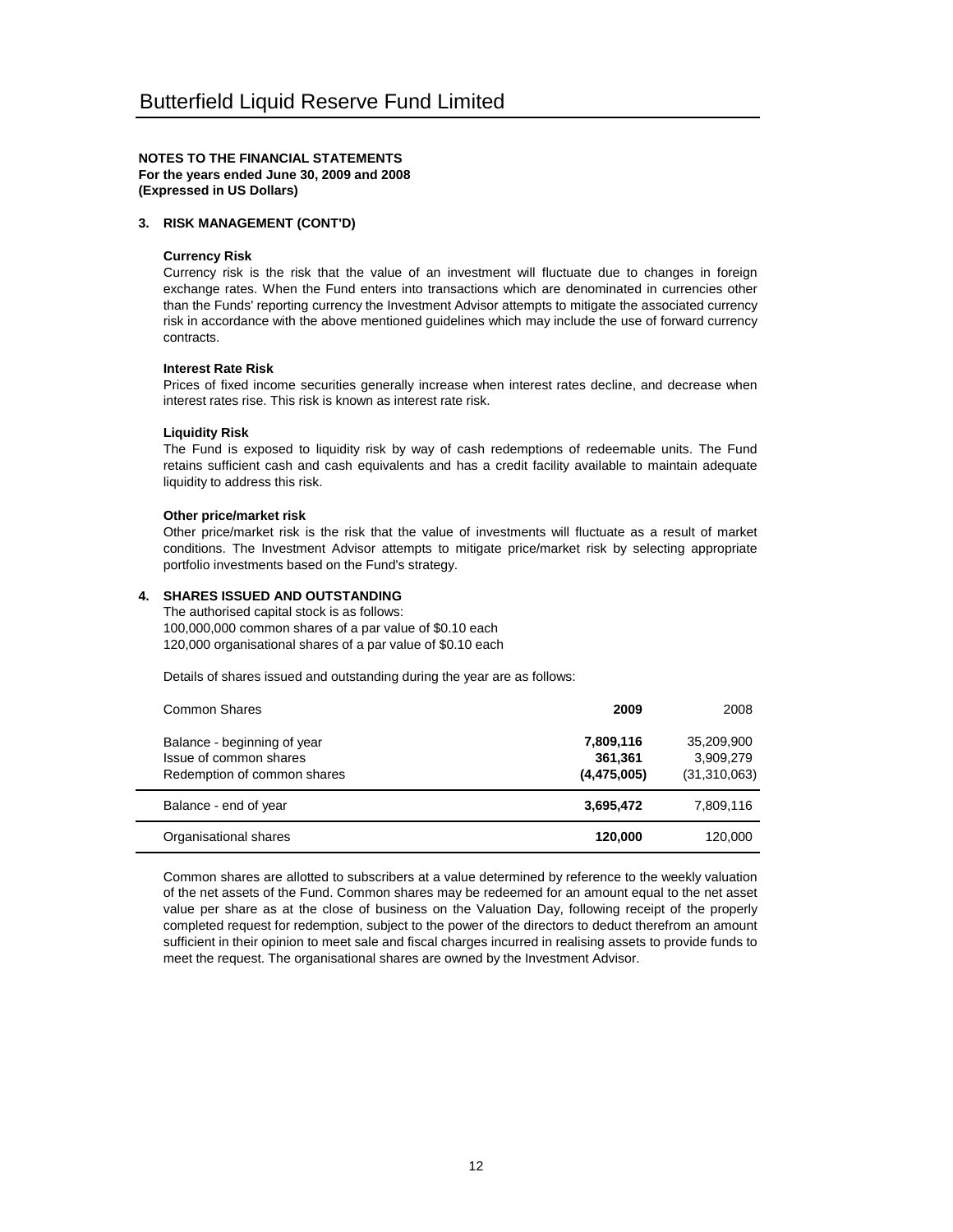#### **5. DIVIDENDS**

Dividends declared by the Fund on 3,695,472 shares were as follows:

|    |                                                                                                                                                   | 2009                |      | 2008                                        | Payment Date                                 |
|----|---------------------------------------------------------------------------------------------------------------------------------------------------|---------------------|------|---------------------------------------------|----------------------------------------------|
|    | \$2.71 per Share (2008: \$Nil per share)                                                                                                          | \$<br>10,014,729    | - \$ |                                             | July 2, 2009                                 |
|    |                                                                                                                                                   | \$<br>10,014,729 \$ |      |                                             |                                              |
| 6. | <b>NET REALISED LOSS ON INVESTMENTS</b><br>The net realised loss on sale of investments was as follows:                                           |                     |      |                                             |                                              |
|    |                                                                                                                                                   |                     |      | 2009                                        | 2008                                         |
|    | Proceeds on sale of investments                                                                                                                   |                     | \$   | 68,976,748<br>S.                            | 374,660,528                                  |
|    | Less cost of investments sold:<br>Investments owned at beginning of year<br>Investments purchased during year<br>Investments owned at end of year |                     |      | 116,528,869<br>13,996,975<br>(50, 195, 755) | 509,386,649<br>27,335,099<br>(116, 528, 869) |
|    | Investments sold during year                                                                                                                      |                     |      | 80,330,089                                  | 420,192,879                                  |
|    | Net realised loss on investments                                                                                                                  |                     | S    | $(11,353,341)$ \$                           | (45, 532, 351)                               |

## **7. RELATED PARTY TRANSACTIONS**

#### **a) Management Fee**

Under the terms of the Management Agreement, the Investment Advisor is entitled to receive a monthly fee calculated at the rate of no more than 1% per annum of the average valuation of the net assets of the Fund carried out on the Valuation Days during each month. Presently, the monthly fee is calculated at the rate of 0.35% per annum. The fee of the Investment advisor is reduced to take account of the management fee already levied on assets held in shares of other funds managed by the Investment Advisor.

#### **b) Custodian Fee**

Under the Custodian Agreement, the Custodian is entitled to receive a quarterly fee calculated at the rate of 0.03% per annum of the Fund's invested assets, including cash and unsettled trades in accordance with the Custodian's published fee schedule.

#### **c) Accounting Fee and Registrar and Transfer Agent Fee**

Accounting fees and Registrar and Transfer Agent fees were charged at a rate of 20 basis points per annum up to \$100 million of the net asset value of the Fund and 2.5 basis points on the excess, and is accrued on a weekly basis.

#### **d) Corporate Secretarial Fee**

Corporate secretarial fees are charged on a time spent basis at their normal rates.

#### **8. TAXATION**

Under current Bermuda law the Fund is not required to pay any taxes in Bermuda on either income or capital gains. The Fund has received an undertaking from the Minister of Finance in Bermuda that in the event of any such taxes being imposed the Fund will be exempted from taxation until the year 2016.